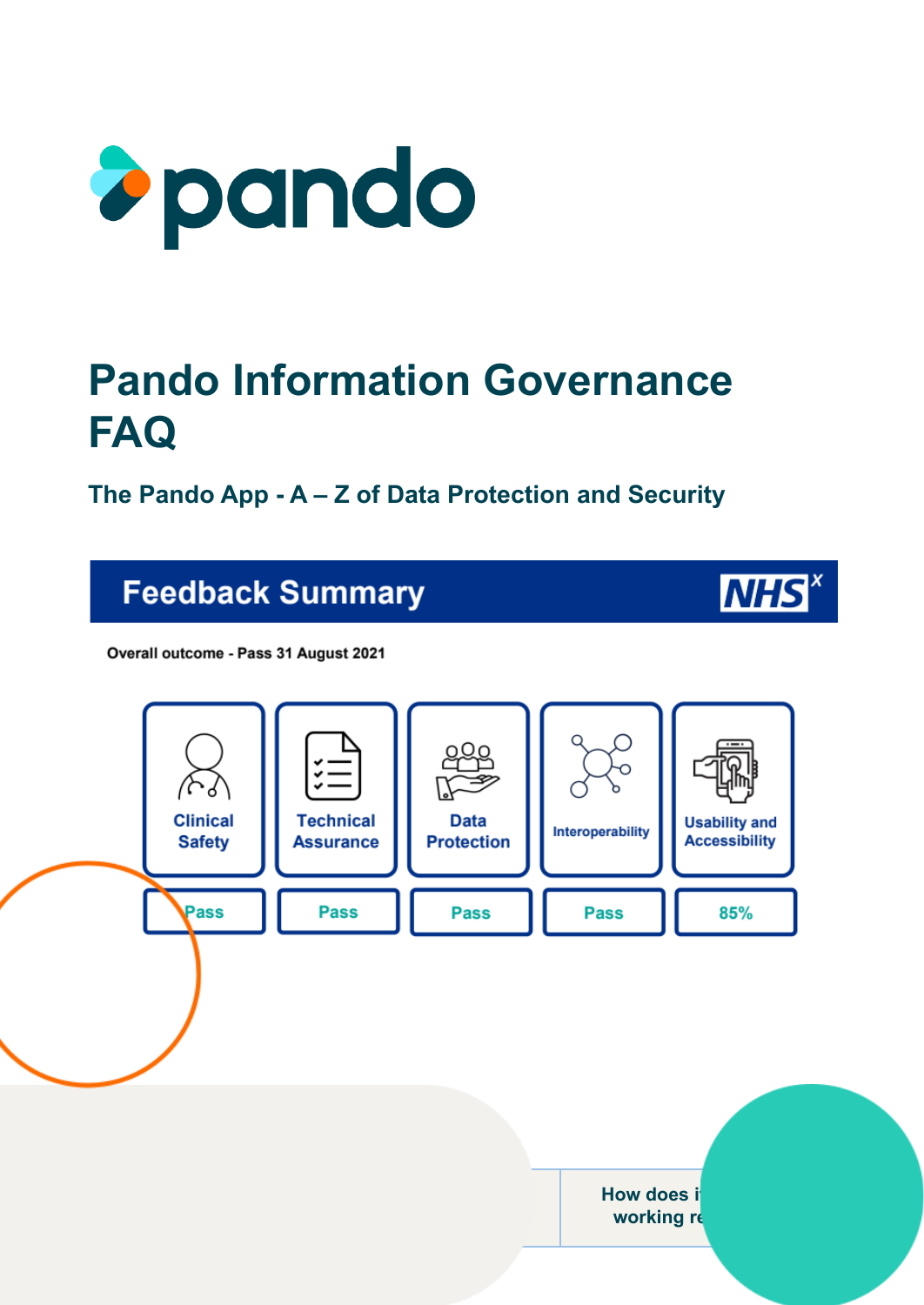| <b>Accountability</b>                                        | The data controller (the community<br>using Pando) is responsible for<br>demonstrating compliance with the<br>UK Data Protection Act/GDPR's data<br>protection principles and must,<br>therefore, ensure that any data<br>processors (e.g. Forward Clinical Ltd<br>who develop the Pando App) have<br>measures in place to enable<br>compliance with the data protection<br>laws. If there is a breach, however,<br>both the data controller and data<br>processor are liable. | Accountability describes who is<br>liable and responsible for complying<br>with the UK's data protection laws.<br>This is the Community using Pando<br>and its employees as the controller<br>and Forward Clinical Ltd who<br>develop Pando as the processor.                                                |  |  |
|--------------------------------------------------------------|--------------------------------------------------------------------------------------------------------------------------------------------------------------------------------------------------------------------------------------------------------------------------------------------------------------------------------------------------------------------------------------------------------------------------------------------------------------------------------|--------------------------------------------------------------------------------------------------------------------------------------------------------------------------------------------------------------------------------------------------------------------------------------------------------------|--|--|
| <b>Approved by NHS</b><br><b>Digital (DTAC</b><br>compliant) | The Pando App is officially approved<br>by NHS Digital having undergone a<br>rigorous DTAC evaluation process<br>that examined the areas listed to the<br>right in August 2021.                                                                                                                                                                                                                                                                                                | Clinical safety - pass<br>$\bullet$<br><b>Technical Assurance - pass</b><br>$\bullet$<br>Data Protection - pass<br>$\bullet$<br>Interoperability - pass<br>$\bullet$<br>Usability and accessibility - 85%                                                                                                    |  |  |
| <b>Breach</b>                                                | A data breach is described by the<br>GDPR as a breach of security that<br>leads to destruction, loss, alteration,<br>unauthorised disclosure of, or<br>access to personal data.                                                                                                                                                                                                                                                                                                | Pando has been engineered to be<br>secure by design and default in line<br>with GDPR requirements.<br>Forward Clinical Ltd is fully aware of<br>its obligation to report any breach to<br>the ICO within the 72-hour reporting<br>window.                                                                    |  |  |
| <b>Data Controller</b>                                       | The person, public authority, agency,<br>or any other body which alone or<br>jointly with others determines the<br>purposes and means of the<br>processing of personal data.                                                                                                                                                                                                                                                                                                   | The data controller is whoever<br>controls how, why, and where<br>personal information is used. In our<br>scenario, the Community using<br>Pando is the controller of message<br>data created by its users and<br>Forward Clinical Ltd is the controller<br>of the data that relates to Pando App<br>logins. |  |  |

ľ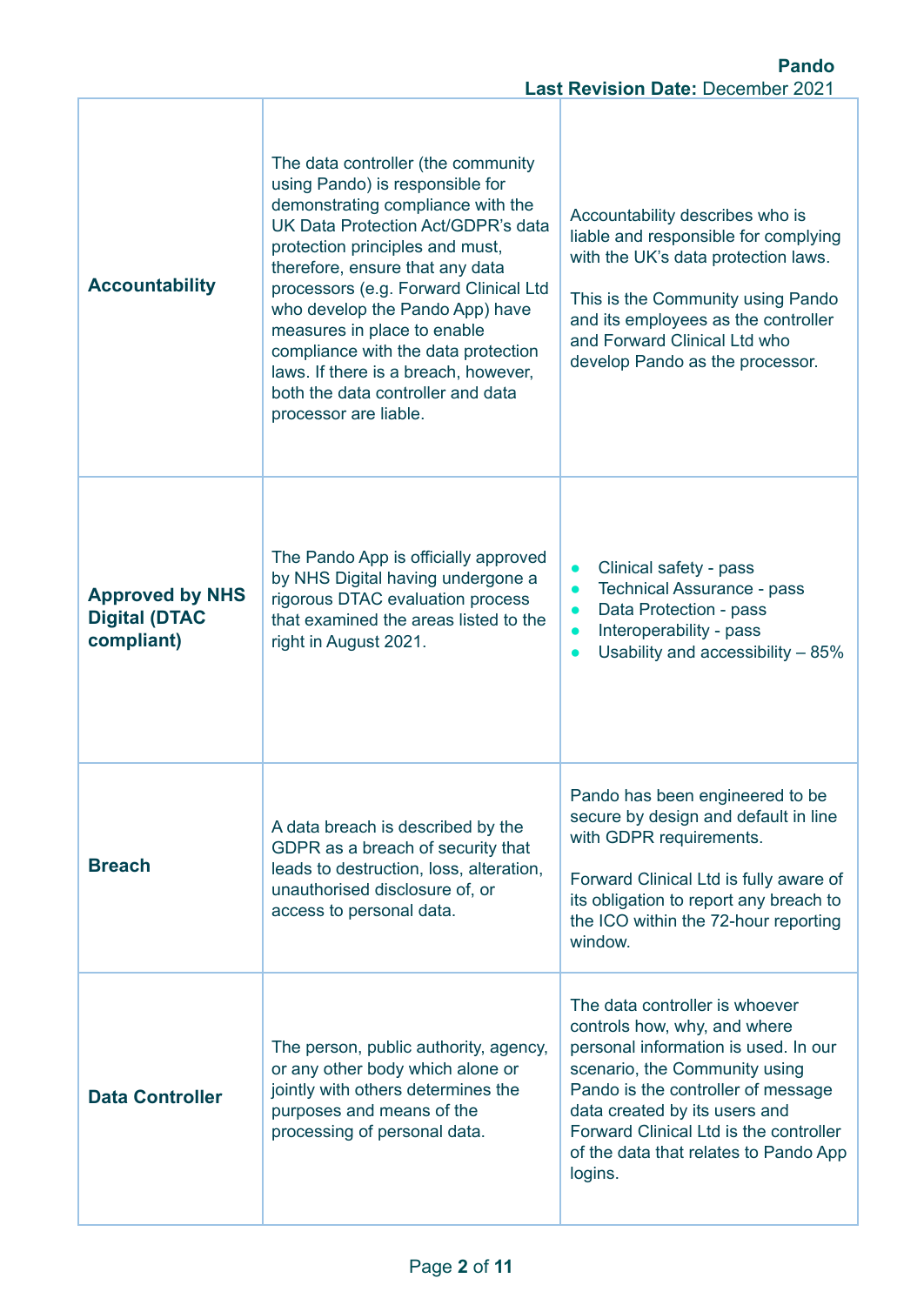|                                                                | <b>Pando</b><br><b>Last Revision Date: December 2021</b>                                                                                                                                                                                                                                                                                                                                                   |                                                                                                                                                                                                                                                                           |  |  |
|----------------------------------------------------------------|------------------------------------------------------------------------------------------------------------------------------------------------------------------------------------------------------------------------------------------------------------------------------------------------------------------------------------------------------------------------------------------------------------|---------------------------------------------------------------------------------------------------------------------------------------------------------------------------------------------------------------------------------------------------------------------------|--|--|
| <b>Data Flow</b><br><b>Mappings</b>                            | A 'data flow map' shows the 'flow 'of<br>an organisation's data and<br>information from one location to<br>another, e.g. from suppliers and<br>sub-suppliers through to customers.<br>When mapping data flows, the<br>interaction points between all parties<br>should be identified                                                                                                                       | The data flow mappings for the<br>Pando application are included in<br>graphical and tabular format in<br>pages 9-12 of this document. Both<br>can be included in your own data<br>protection impact assessment.                                                          |  |  |
| <b>Data Privacy</b><br><b>Impact</b><br><b>Assessment DPIA</b> | Data protection impact assessments<br>(DPIAs) help organisations to<br>identify the most effective way to<br>comply with their data protection<br>obligations and meet individuals'<br>expectations of privacy.                                                                                                                                                                                            | Pando's DPIA is kept under<br>continual review. The latest version<br>is always published on our website.<br>We have a template to assist<br>organisations to conduct their own<br><b>DPIAs and our Data Protection</b><br>Officer is on hand to answer any<br>questions. |  |  |
| <b>Data Processor</b>                                          | Anyone who processes personal<br>data on behalf of a data controller.                                                                                                                                                                                                                                                                                                                                      | This means that Forward Clinical Ltd<br>processes the data within the Pando<br>App based on the written<br>instructions provided by the<br>Community using Pando detailed in<br>the signed data processing<br>agreement.                                                  |  |  |
| <b>Data Protection</b><br><b>Authority</b>                     | The national authority who protects<br>data privacy. In the UK, this is the<br>Office of the Information<br>Commissioner.                                                                                                                                                                                                                                                                                  | We know this as the ICO.                                                                                                                                                                                                                                                  |  |  |
| <b>Data Processing</b><br><b>Agreement</b>                     | A data processing agreement (DPA)<br>is a legally binding document to be<br>entered into between the controller<br>(the Community using Pando) and<br>the processor (Forward Clinical Ltd)<br>in writing or in electronic form. It<br>regulates the particularities of data<br>processing – such as its scope and<br>purpose – as well as the relationship<br>between the controller and the<br>processor. | Forward Clinical Ltd, (as the<br>processor) will work with the<br>Community using Pando (as<br>controller) to ensure that both parties<br>are meeting our Article 28 and 32<br>obligations.                                                                               |  |  |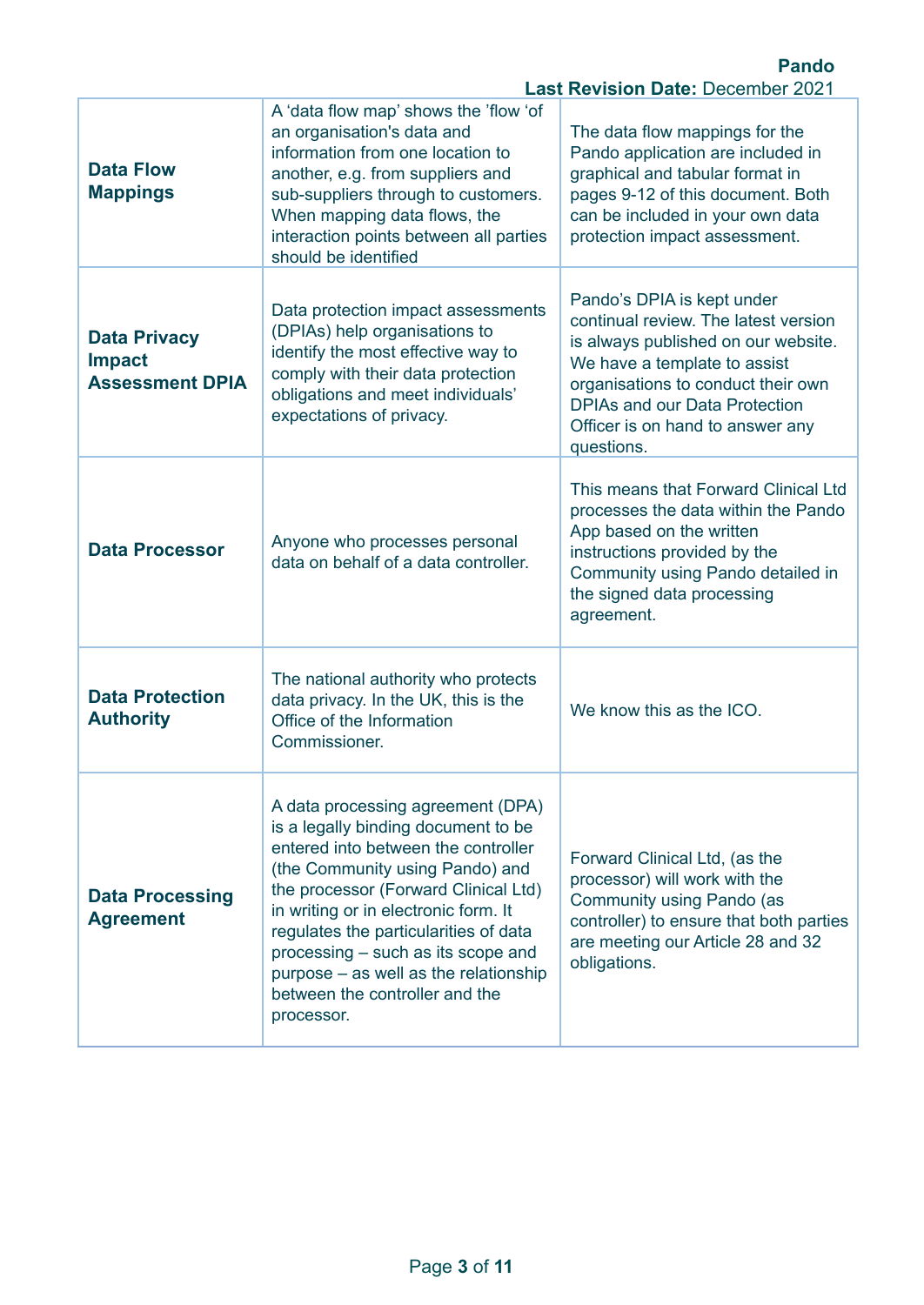| <b>Data Protection</b><br><b>Officer (DPO)</b> | The DPO is tasked with formal<br>responsibility for data protection<br>compliance within an organisation.<br>The appointment of a DPO under the<br>GDPR is made mandatory when the<br>organisation is a public authority or<br>body.                                                                                          | Forward Clinical Ltd (Pando) has<br>appointed a Data Protection Officer<br>to ensure that personal information<br>is kept safe and processed legally.<br>The DPO can be contacted at<br>dpo@hellopando.com                                                                                                                                                                                                                                                                                                                                                                                                        |  |  |
|------------------------------------------------|-------------------------------------------------------------------------------------------------------------------------------------------------------------------------------------------------------------------------------------------------------------------------------------------------------------------------------|-------------------------------------------------------------------------------------------------------------------------------------------------------------------------------------------------------------------------------------------------------------------------------------------------------------------------------------------------------------------------------------------------------------------------------------------------------------------------------------------------------------------------------------------------------------------------------------------------------------------|--|--|
| <b>Data Subject</b>                            | Someone whose personal data is<br>processed by a Controller or<br>Processor.                                                                                                                                                                                                                                                  | This is the person whose data is<br>being processed (citizen, patient, or<br>member of staff). They are any living<br>person who can be identified by their<br>personal data.                                                                                                                                                                                                                                                                                                                                                                                                                                     |  |  |
| <b>DSP Toolkit</b>                             | <b>Forward Clinical Ltd submitted DSP</b><br>Toolkit to the NHS in June 2021 to<br>the level of standards exceeded -<br>https://www.dsptoolkit.nhs.uk/Org<br>anisationSearch/8JP98                                                                                                                                            | We are also Cyber Essentials Plus<br>certified.<br>/BER<br><b>ESSENTIALS</b><br><b>PLUS</b><br><b>CERTIFICATE OF ASSURANCE</b><br>Forward Clinical Ltd trading as Pando and Juno<br>300 St John Street, London, EC1V 4PA<br>COMPLIES WITH THE REQUIREMENTS OF THE CYBER ESSENTIALS PLUS SCHEME<br>NAME OF ASSESSOR: Chay Donoho<br>CERTIFICATE NUMBER : IASME-CEP-004151<br>DATE OF CERTIFICATION : 2021-06-14<br>RECERTIFICATION DUE: 2022-6-14<br>PROFILE VERSION : April 2020<br><b>SCOPE: Whole Organisation</b><br><b>CERTIFICATION MARK</b><br>CYBER ESSENTIALS PARTNER<br><b>ERTIFICATION ROON</b><br>asme |  |  |
| <b>Encryption</b>                              | Data, or plain text, is encrypted with<br>an encryption algorithm and an<br>encryption key. The process results<br>in ciphertext, which only can be<br>viewed in its original form if it is<br>decrypted with the correct key.                                                                                                | Encrypted data is more secure than<br>information which is simply stored in<br>its original format. Pando's data is<br>encrypted in transit & transferred via<br>the HTTPS (SSL/TLS) protocol.<br>Data is stored at a UK based data<br>centre hosted by AWS & compliant<br>with all relevant ISO standards<br>(ISO27001).                                                                                                                                                                                                                                                                                         |  |  |
| <b>Legal Processing</b>                        | For any personal data processing,<br>the organisation must be able to<br>specify that it has been processed<br>on one of the following legal<br>grounds:<br>The individual gives their consent.<br>There is a contract with the<br>individual (including pre-contract<br>arrangements).<br>Complying with a legal obligation. | Patient data is considered to be a<br>special category of data under the<br>UK GDPR and is processed under<br>section $6(1)(c)$ "necessary for<br>compliance with a legal obligation to<br>which the controller is subject" and<br>$9(2)(h)$ "(h) processing is necessary<br>for the purposes of preventive or<br>occupational medicine                                                                                                                                                                                                                                                                           |  |  |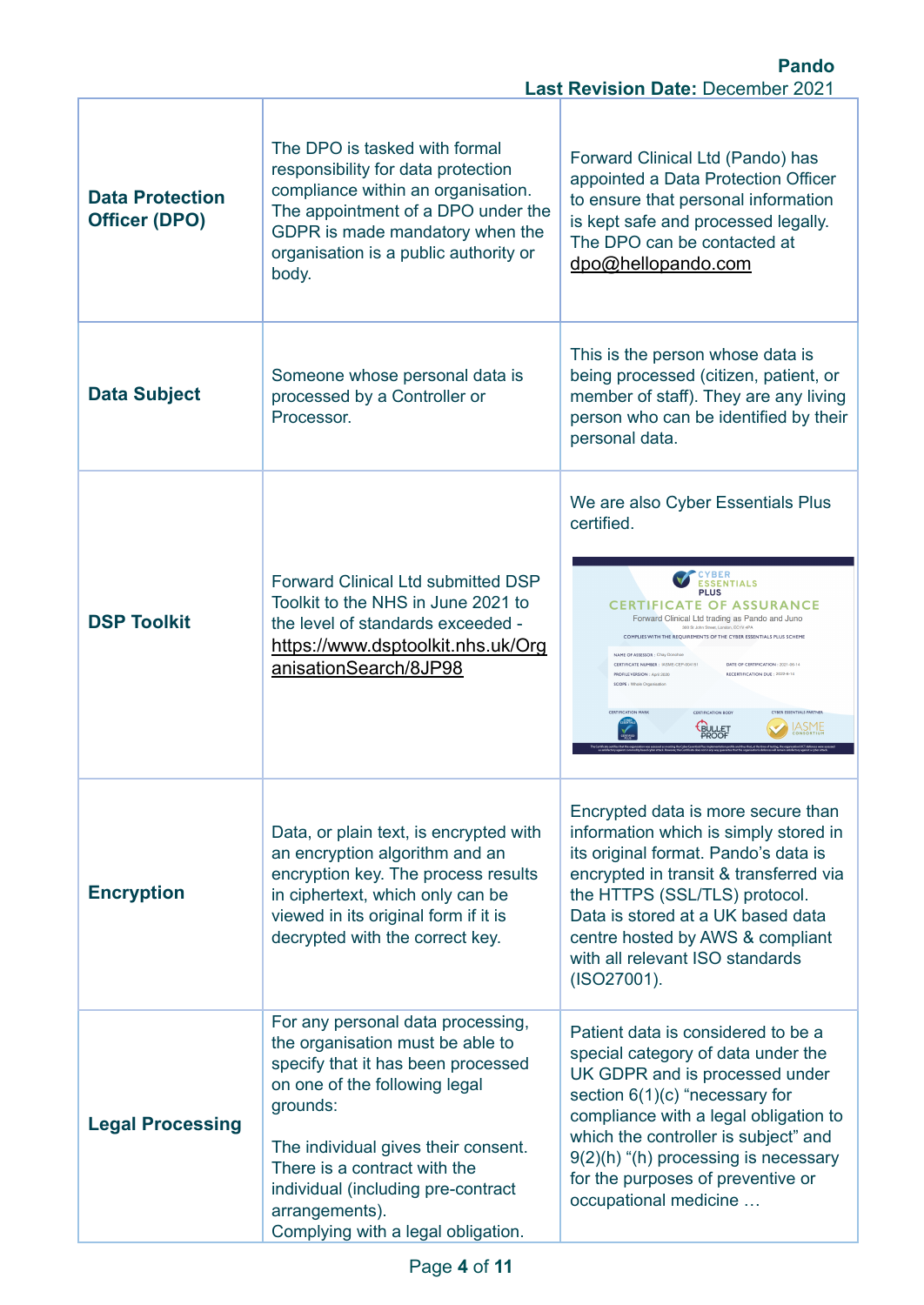|                                        | If it is in the vital interest of the data<br>subject.<br>It is necessary for a task in public<br>interest or authority.<br>It is necessary in the legitimate<br>interest of an organisation or third<br>party (balanced against the interests<br>of the data subject). |                                                                                                                                                                                                                                                                                                                                                                                                                                                                                                                                                                                                                                                                                            |  |  |
|----------------------------------------|-------------------------------------------------------------------------------------------------------------------------------------------------------------------------------------------------------------------------------------------------------------------------|--------------------------------------------------------------------------------------------------------------------------------------------------------------------------------------------------------------------------------------------------------------------------------------------------------------------------------------------------------------------------------------------------------------------------------------------------------------------------------------------------------------------------------------------------------------------------------------------------------------------------------------------------------------------------------------------|--|--|
| <b>Minimisation</b>                    | You can only collect personal data<br>that is needed to achieve an<br>intended purpose. Personal data<br>should be relevant and limited to<br>what is necessary. Such data should<br>also be updated when necessary.                                                    | Pando's Acceptable Use Agreement<br>(AUP) agreement advises users to<br>only collect and process the<br>personal information that is needed.                                                                                                                                                                                                                                                                                                                                                                                                                                                                                                                                               |  |  |
| On boarding and<br><b>Off boarding</b> | This refers to the process by which<br>users are signed up to the Pando<br>App in the first instance then<br>removed from the system when they<br>leave their position or move to a new<br>organisation or Community.                                                   | We work proactively with all our<br>clients. It is important that we<br>discuss and agree the sensitivity of<br>the data being processed and<br>identify the appropriate technical and<br>organisational measures that need<br>to be in place.<br>We refer to Article 32, which<br>recommends that the Controller and<br>the Processor shall implement<br>technical and organisational<br>measures required. In this respect:<br>1) Any leavers' accounts are<br>disabled.<br>2) Account list is reviewed on at<br>least once a year as per a<br>pre-established schedule<br>3) Where technically feasible, a user<br>account not used for a period of 45<br>consecutive days is disabled. |  |  |
| <b>Photographic</b><br><b>Images</b>   | Under GDPR, a photograph is<br>deemed personal data.<br>Clinicians and users of the Pando<br>App should follow the IG guidelines<br>of their employer in respect of<br>clinical images.                                                                                 | Pando allows teams to edit and<br>share images instantly, securely, and<br>they can also be exported to<br>NHS.net email.                                                                                                                                                                                                                                                                                                                                                                                                                                                                                                                                                                  |  |  |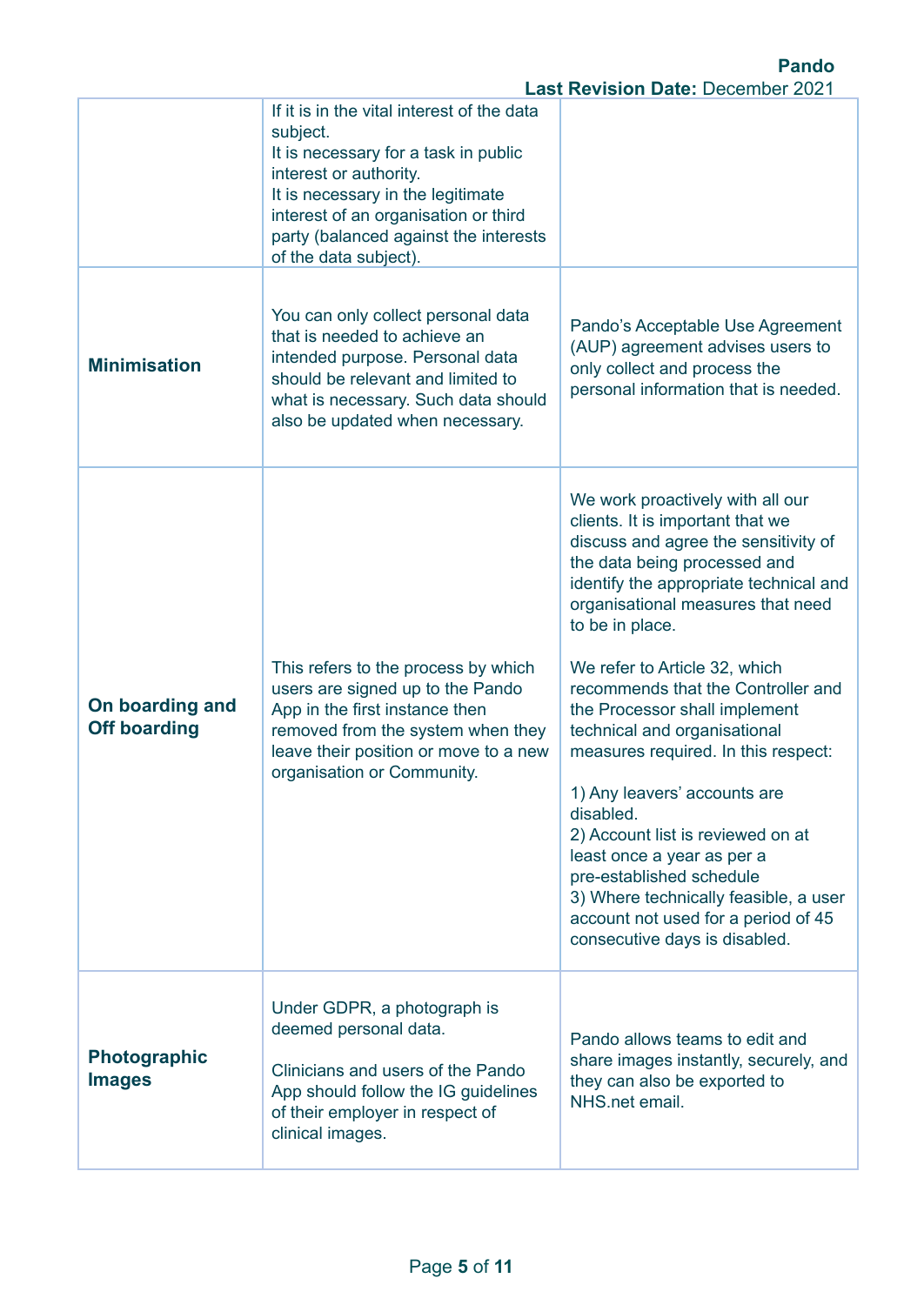|                                                                                                                                                                                                                                                                         | <b>Pando</b><br><b>Last Revision Date: December 2021</b>                                                                                                                                                                                                                                                                                                                                       |                                                                                                                                                                                                                                                                                                                                                                                                                                                                                                                                                                                                                                                                                                                                                           |  |  |
|-------------------------------------------------------------------------------------------------------------------------------------------------------------------------------------------------------------------------------------------------------------------------|------------------------------------------------------------------------------------------------------------------------------------------------------------------------------------------------------------------------------------------------------------------------------------------------------------------------------------------------------------------------------------------------|-----------------------------------------------------------------------------------------------------------------------------------------------------------------------------------------------------------------------------------------------------------------------------------------------------------------------------------------------------------------------------------------------------------------------------------------------------------------------------------------------------------------------------------------------------------------------------------------------------------------------------------------------------------------------------------------------------------------------------------------------------------|--|--|
| This refers to any activity relating to<br>personal data, from beginning to<br>end. It includes the organising,<br><b>Processing</b><br>altering, making use off, transferring,<br>combining, holding and destruction<br>of data, either electronically or<br>manually. |                                                                                                                                                                                                                                                                                                                                                                                                | Data processing means, everything<br>you could think of that can be done<br>with personal information. It includes<br>the messages transmitted by Pando<br>when they contain personal data -<br>e.g. a patient's name.                                                                                                                                                                                                                                                                                                                                                                                                                                                                                                                                    |  |  |
| <b>Security by</b><br><b>Design and</b><br><b>Default</b>                                                                                                                                                                                                               | The ability to ensure the ongoing<br>confidentiality, integrity, availability,<br>and resilience when processing<br>personal data, while also using<br>appropriate technical, organisational<br>and security measures.                                                                                                                                                                         | Security is at the centre of our<br>design and technical developments.<br>We have built Pando in line with all<br>DSP recommendations &<br>regulations and it is officially<br>approved by NHS Digital's DTAC<br>evaluation. Pando meets all NHS &<br>GMC standards on confidentiality.                                                                                                                                                                                                                                                                                                                                                                                                                                                                   |  |  |
| <b>Subject Access</b><br><b>Request (SAR)</b>                                                                                                                                                                                                                           | This right of subject access means<br>that anyone can make a request<br>under the Data Protection Act 2018<br>to any organisation processing their<br>personal data.<br>An individual can ask the<br>organisation that they think is<br>holding, using, or sharing the<br>personal information to supply them<br>with copies of both paper and<br>computer records and related<br>information. | In respect of access to patient<br>information (SARs), Forward Clinical<br>Ltd is always the data processor and<br>the Community is always the<br>controller. Pando's Acceptable Use<br>Agreement (AUP) stipulates that all<br>communications must be transcribed<br>to the patient record as Pando is a<br>communication portal, not a<br>permanent healthcare record.<br>Messages are held on encrypted<br>drives and Pando has technical and<br>organisational measures in place to<br>ensure our own staff cannot get<br>access to the messages.<br>However, we can facilitate a Subject<br>Access Request so long as we have<br>a signed Data Processing<br>Agreement in place but will only act<br>upon the instructions of the data<br>controller. |  |  |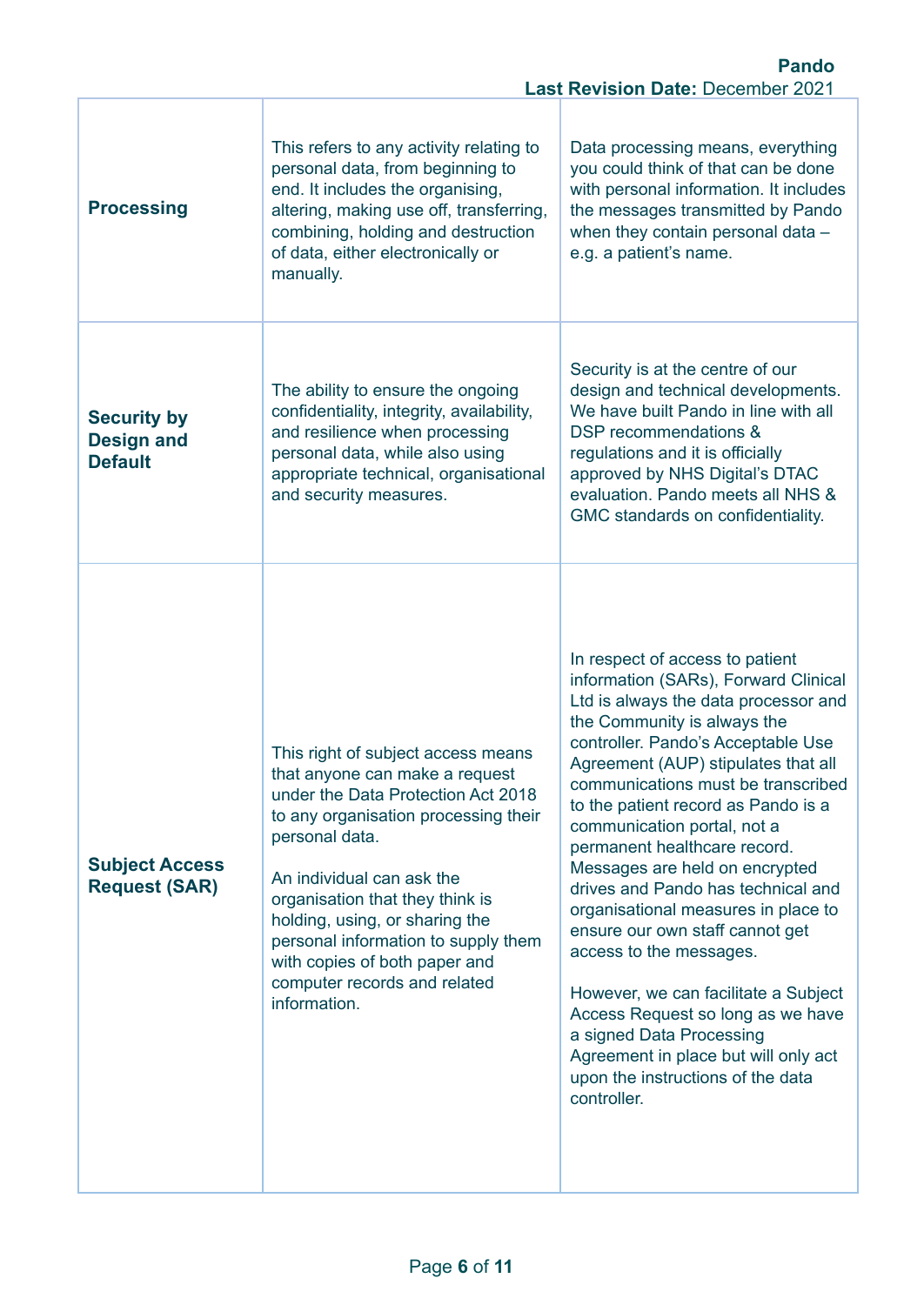| <b>Subject Rights</b> | The data subject has the right to:<br>Transparency (to be informed).<br>Access the data.<br>$\bullet$<br>Rectify the data.<br>Request that the data be erased.<br>Restrict processing.<br>Data portability.<br>$\bullet$<br>Object to the processing of data.<br>Not to be subject to a decision<br>based solely on automated<br>processing.                                                                                                                                                                                                                                                | These are all the legal rights of an<br>individual in relation to personal<br>data. However, we recognise that<br>not all of them will apply in all<br>circumstances. For example, a<br>patient could not simply ask for their<br>health record to be erased.                                                                                                                                                                                                                                                                                                                                                                                                                  |  |
|-----------------------|---------------------------------------------------------------------------------------------------------------------------------------------------------------------------------------------------------------------------------------------------------------------------------------------------------------------------------------------------------------------------------------------------------------------------------------------------------------------------------------------------------------------------------------------------------------------------------------------|--------------------------------------------------------------------------------------------------------------------------------------------------------------------------------------------------------------------------------------------------------------------------------------------------------------------------------------------------------------------------------------------------------------------------------------------------------------------------------------------------------------------------------------------------------------------------------------------------------------------------------------------------------------------------------|--|
| <b>Transparency</b>   | Under the accountability principle<br>laid out in Article 5.2, a data<br>controller "must be able to<br>demonstrate that personal data are<br>processed in a transparent manner<br>in relation to the data subject."<br>These transparency obligations<br>begin at the data collection stage<br>and apply "throughout the life cycle<br>of processing."<br>Pando's Privacy Policy is available<br>here.<br>https://hellopando.com/privacy-po<br><u>licy/</u><br>If you would like any further<br>information or would like to discuss<br>this further, please contact<br>dpo@hellopando.com | We advise that an organisation that<br>uses Pando should ensure that<br>patients are made aware of this by<br>way of a privacy notice on their<br>website and patient leaflets.<br>They can also cross reference to the<br>Pando privacy policy in the <b>Privacy</b><br>Centre.<br>Pando is a secure shared<br>messaging system that allows staff<br>within the Community to<br>communicate efficiently and safely<br>about patients, to deliver the best<br>possible care and improve efficiency.<br>As stated in Pando's Acceptable<br>Use Policy, the App does not<br>replace patients' permanent<br>healthcare records, which will<br>always be updated in the usual way. |  |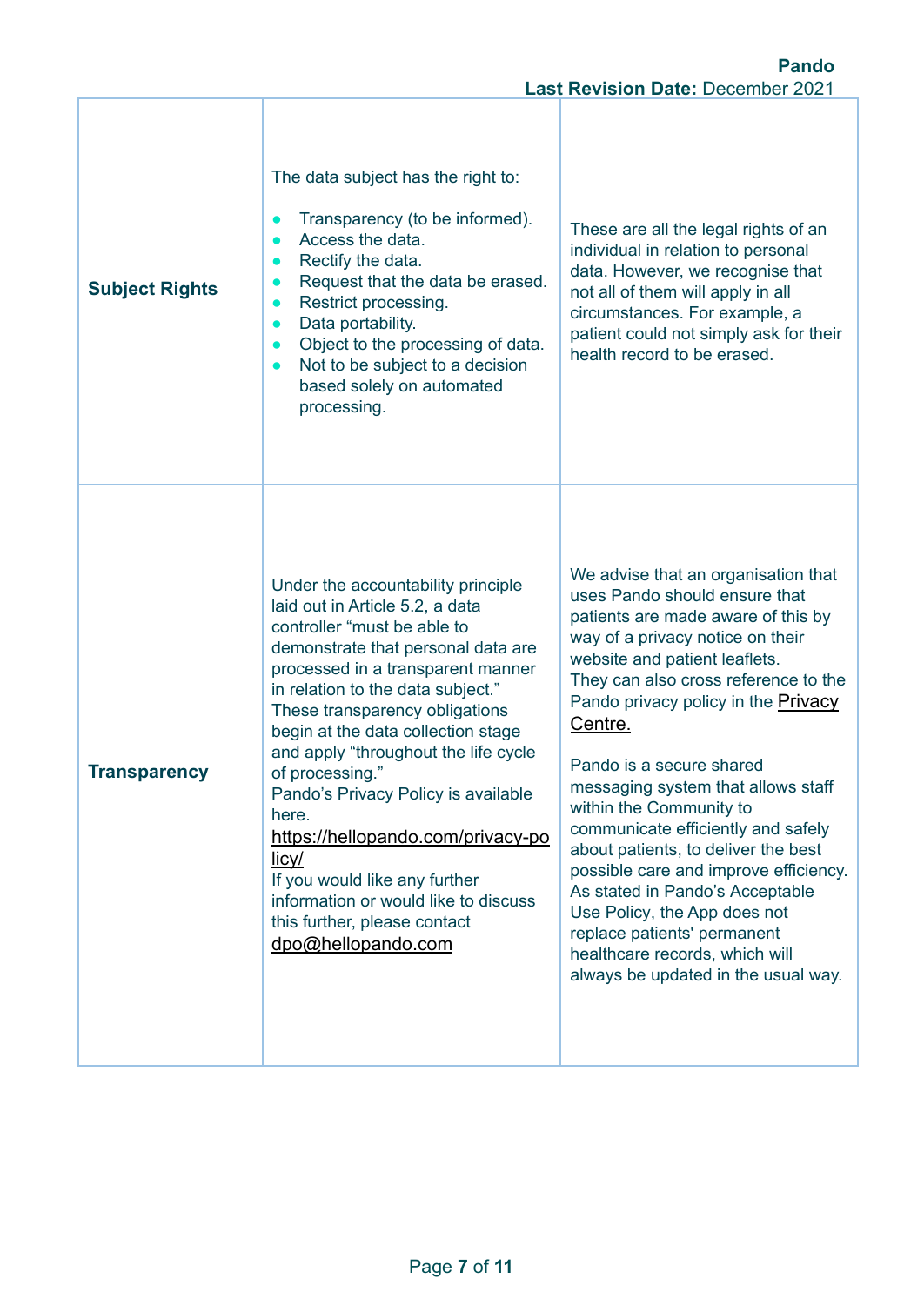

## **Data Flows and Security**

*General Security Model:* Our Security Model is based on the primary attack vector being the mobile devices of our users. These are usually user owned and managed, and therefore often in public spaces. Therefore, our model minimises data stored by the app on the device and optimises for the case where the device is lost or stolen. Any data held on the device is therefore a minimal cache and can be destroyed without warning without clinical data loss.

*User registration:* Users must have access to a whitelisted domain email address to register with Pando. On entering that email address, an activation code is sent to the email address which must be entered to gain access to the app. This activation code remains active for 24 hours. Additionally, the NHS.Net SSO service can be used instead of an activation code.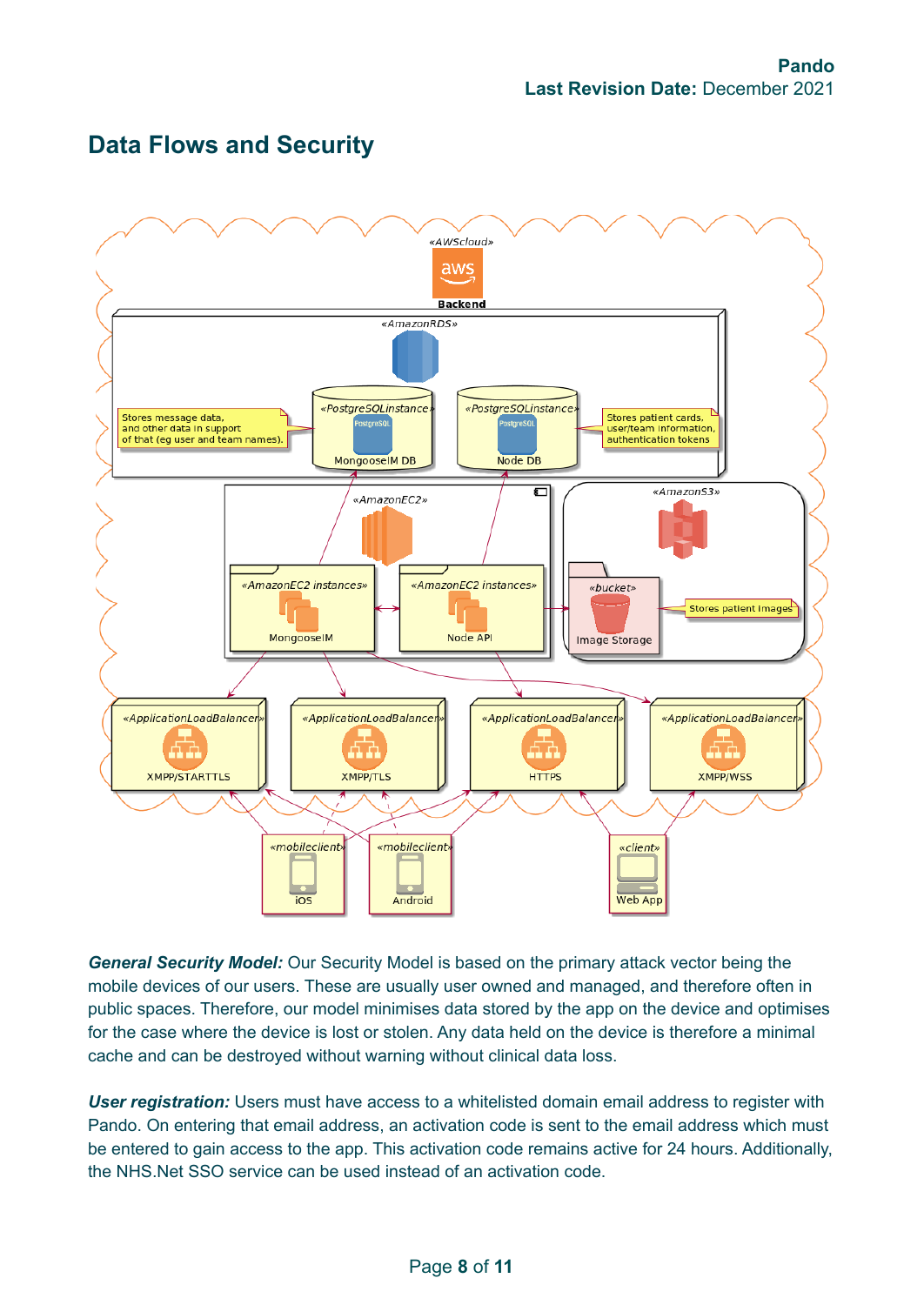## **Last Revision Date:** December 2021

**PIN login:** Users must set a 4-digit PIN which must be entered to gain access to the app. This PIN cannot be removed, and the timeout cannot be altered by the user. Users are also able to utilise mobile device biometric security if enabled by their device instead of the PIN.

*User access to patient information:* Pando does not provide a searchable patient database. Users can only gain access to patient information if they have entered that information into the app, or if invited to view a patient profile by another clinician.

**Encryption in transit:** In transit data is encrypted using the TLS protocol (for example, using HTTPS). When transmitting messages devices use a minimum of a TLS 1.2 handshake with 2048-bit RSA keys to encrypt the socket connection to our servers. We support the sync of RSA public keys. To further enhance security, we have implemented OWASP certificate pinning in a number of cases. All internal communication is also protected by TLS.

*Encryption at rest:* All data is held on Amazon Web Servers London Cluster and is encrypted at rest to a minimum AES-256 bit standard. AWS is compliant with numerous ISO standards including ISO 27001/2.

*iOS Client:* An authorisation token (used to authenticate to the servers) is held within the Keychain along with profile information about the user. A minimal cache of message data and images is stored on the device within the application's encrypted enclave, which is only decrypted when the app is running, and is inaccessible to other applications.

*Android Client:* An authorisation token is stored within the "Shared Preferences" specific to the application. This, alongside imported photos, is stored within the application's private directory and protected by Operating System restrictions. The token is also used to encrypt the local database holding the minimal message cache and cache of Gallery metadata.

*Web App:* The Web Application runs entirely within the Browser Sandbox and stores no permanent data locally. A token-based authentication system is used currently, as per mobile systems. An authentication cookie may be added to allow a persistent login.

*Deletion from servers:* Deletion from the database is automated to occur at five years. Data can be deleted manually before that time if necessary.

*Access to servers:* Access to servers is only via known SSH keys, via a bastion server firewalled to known IP addresses. All workstations used to access the servers conform to Cyber Essentials Plus.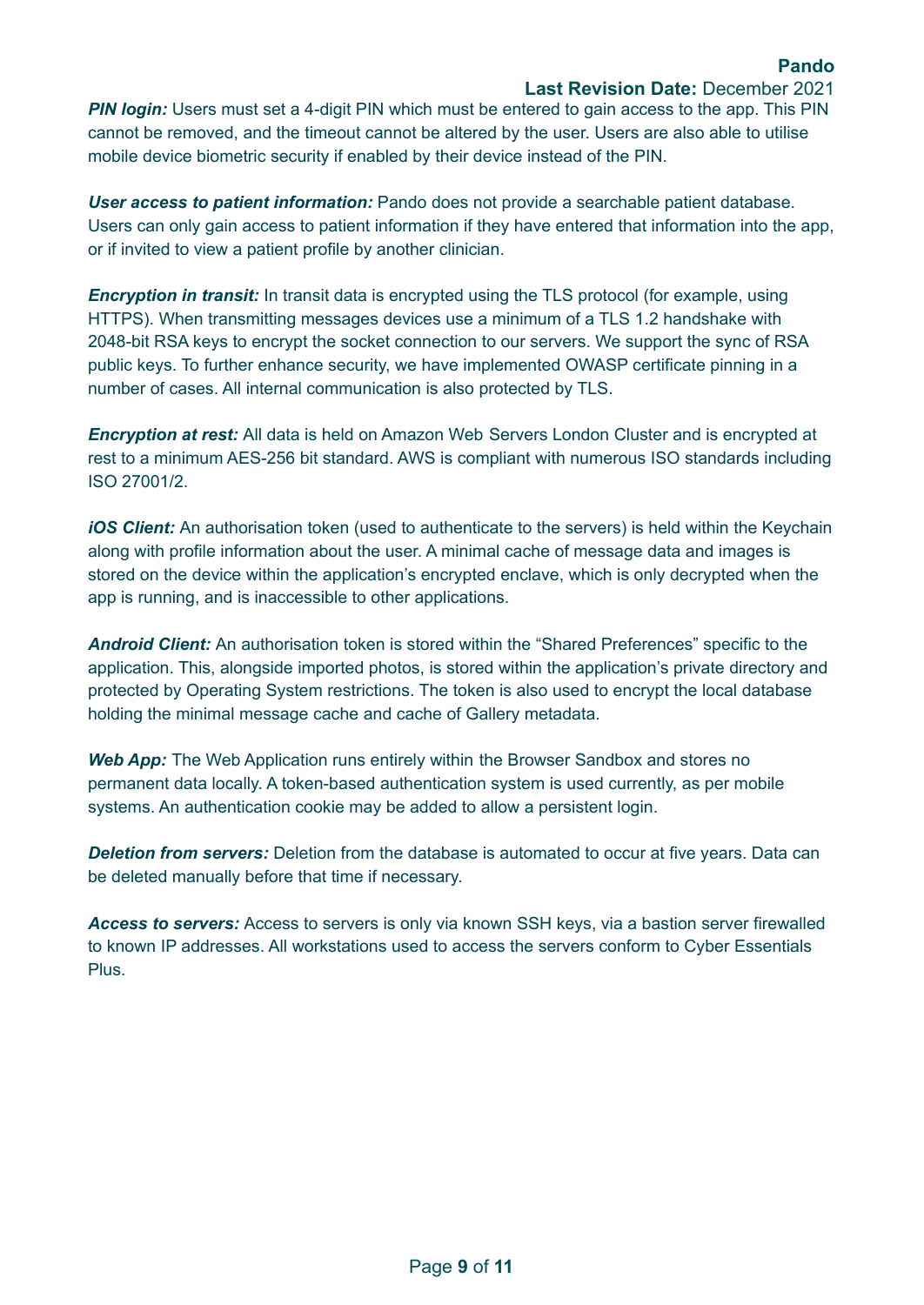| <b>Flow</b><br><b>Ref</b> | <b>Flow</b><br><b>Name</b>                     | <b>From</b>       | To                | <b>Method</b>                               | <b>Security</b><br><b>Controls</b> | <b>Storage</b>                                        |
|---------------------------|------------------------------------------------|-------------------|-------------------|---------------------------------------------|------------------------------------|-------------------------------------------------------|
| $\mathbf{1}$              | <b>Image</b><br><b>Access</b>                  | <b>Node API</b>   | <b>Apps</b>       | <b>System</b><br><b>Access</b><br>(HTTPS)   | TLS/<br><b>ABAC</b>                | <b>On-device</b><br>cache                             |
| $\overline{2}$            | <b>Image</b><br><b>Send</b>                    | <b>Apps</b>       | <b>Node API</b>   | <b>System</b><br><b>Transfer</b><br>(HTTPS) | TLS/<br><b>ABAC</b>                | AWS S3<br><b>Encrypted</b><br><b>Storage</b>          |
| $\overline{\mathbf{3}}$   | <b>Messag</b><br>e<br><b>Transmi</b><br>t      | <b>Apps</b>       | <b>MongooseIM</b> | <b>System</b><br><b>Transfer</b><br>(XMPP)  | TLS/<br><b>ABAC</b>                | <b>AWS RDS</b><br><b>Encrypted</b><br><b>Database</b> |
| 4                         | <b>Messag</b><br>e<br><b>Receive</b>           | <b>MongooseIM</b> | <b>Apps</b>       | <b>System</b><br><b>Transfer</b><br>(XMPP)  | TLS/<br><b>ABAC</b>                | <b>On-device</b><br>cache                             |
| 5                         | <b>Metadat</b><br>a<br><b>Access</b>           | <b>Node API</b>   | <b>Apps</b>       | <b>System</b><br><b>Access</b>              | TLS/<br><b>ABAC</b>                | <b>On-device</b><br>cache                             |
| 6                         | <b>Metadat</b><br>a Store                      | <b>Apps</b>       | <b>Node API</b>   | <b>System</b><br><b>Transfer</b>            | TLS/<br><b>ABAC</b>                | <b>AWS RDS</b><br><b>Encrypted</b><br><b>Database</b> |
| $\overline{7}$            | <b>Patient</b><br><b>Data</b><br><b>Access</b> | <b>Node API</b>   | <b>Apps</b>       | <b>System</b><br><b>Access</b>              | TLS/<br><b>ABAC</b>                | <b>On-device</b><br>cache                             |
| 8                         | <b>Patient</b><br><b>Data</b><br><b>Store</b>  | <b>Apps</b>       | <b>Node API</b>   | <b>System</b><br><b>Transfer</b>            | TLS/<br><b>ABAC</b>                | <b>AWS RDS</b><br><b>Encrypted</b><br><b>Database</b> |

## **Tabular Data Flows and Security**

**General Notes:**

- **● Pando uses TLS to provide Confidentiality, Integrity, and System-level Authentication for all connections both internally and externally.**
- **● User-level Authentication operates by limited-lifetime access tokens which are proven via OAuth or by an authentication token code sent via email.**
- **● Pando uses fine-grained access controls based on Identity, Network and Team membership, Patient assignment, and previous sharing actions such as Image messages, forming an Attribute-Based Access Control system with a bespoke policy driven by code.**
- **● The on-device cache may be encrypted or in-memory only, depending on platform (see notes).**